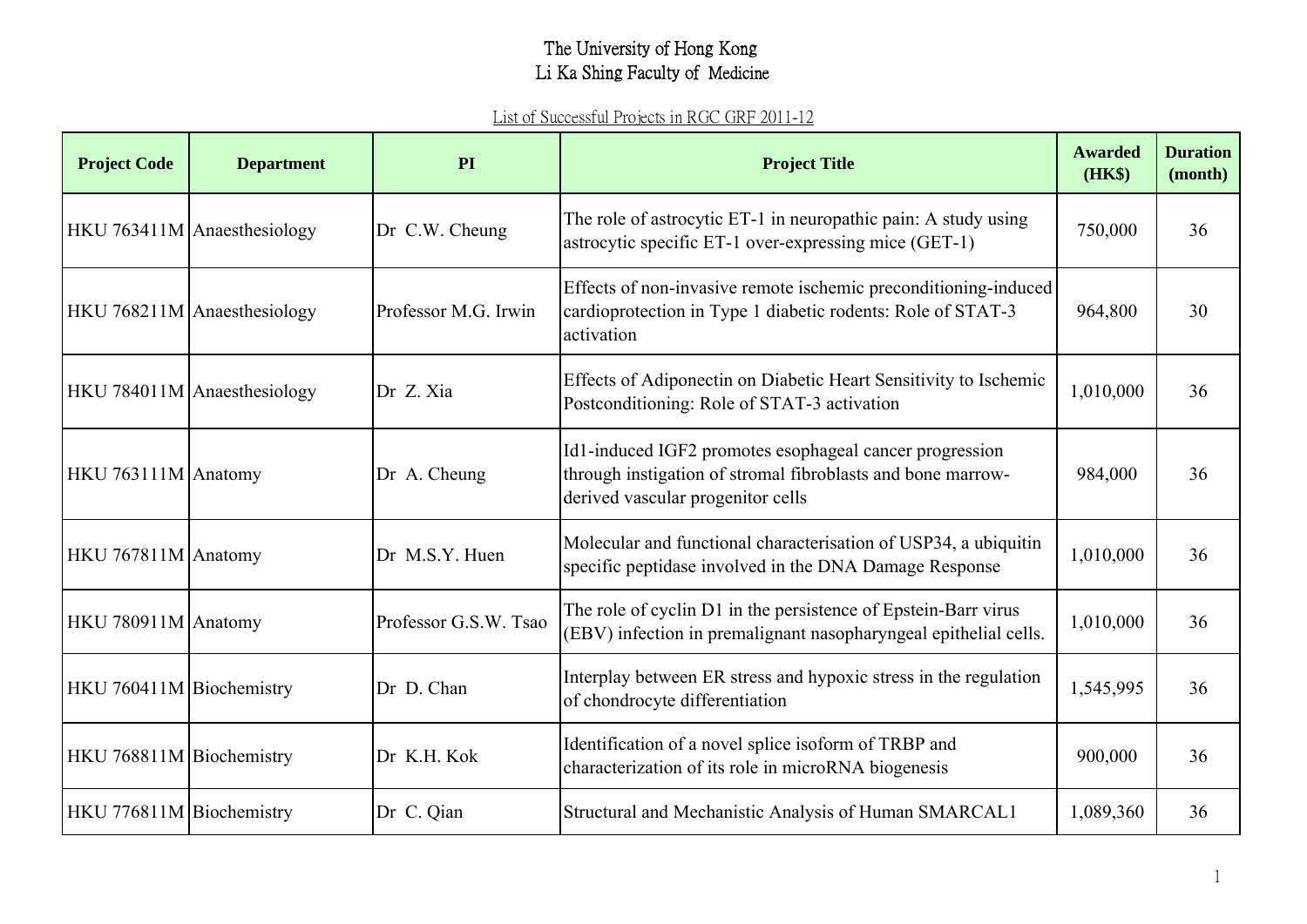| <b>Project Code</b>      | <b>Department</b>              | <b>PI</b>             | <b>Project Title</b>                                                                                                                                 | <b>Awarded</b><br>(HK\$) | <b>Duration</b><br>(month) |
|--------------------------|--------------------------------|-----------------------|------------------------------------------------------------------------------------------------------------------------------------------------------|--------------------------|----------------------------|
| HKU 777411M Biochemistry |                                | Dr M.H. Sham          | The roles of Hoxb3 and Jag1 in mediating branchial arch defects<br>in Six1-Eya1 associated Branchio-Oto-Renal syndrome.                              | 1,581,395                | 36                         |
| HKU 777911M Biochemistry |                                | Professor D.K.Y. Shum | Proheparanase and AMPA receptor trafficking in synaptic<br>plasticity                                                                                | 850,000                  | 36                         |
| HKU 781511M Biochemistry |                                | Dr J.J. Wang          | Understanding the co-evolutionary relationship between<br>transcription factors and their DNA binding sites for bHLH<br>family in eukaryotes         | 950,000                  | 36                         |
| HKU 787011M Biochemistry |                                | Dr Z. Zhou            | Isthmin In Fibroblast Growth Factor Signaling and Nodal<br>Signaling during Embryogenesis and Development                                            | 980,000                  | 36                         |
|                          | HKU 766811M Clinical Oncology  | Professor X. Guan     | Characterization of tumor suppressive function and mechanism<br>of CHL1 at a frequent deleted region 3p26.3 in esophageal<br>squamous cell carcinoma | 750,000                  | 24                         |
|                          | HKU 774411M Clinical Oncology  | Professor M.L. Lung   | Role of DNAJB6 epithelial-mesenchymal transition in<br>esophageal squamous cell carcinoma tumorigenesis and<br>metastasis                            | 1,250,000                | 36                         |
|                          | HKU 765811M Community Medicine | Dr B.J. Cowling       | Efficacy of face masks to prevent influenza virus transmission: an<br>experimental study                                                             | 850,000                  | 24                         |
|                          | HKU 769811M Community Medicine | Professor T.H. Lam    | Pubertal muscle mass and diabetes risk                                                                                                               | 750,000                  | 12                         |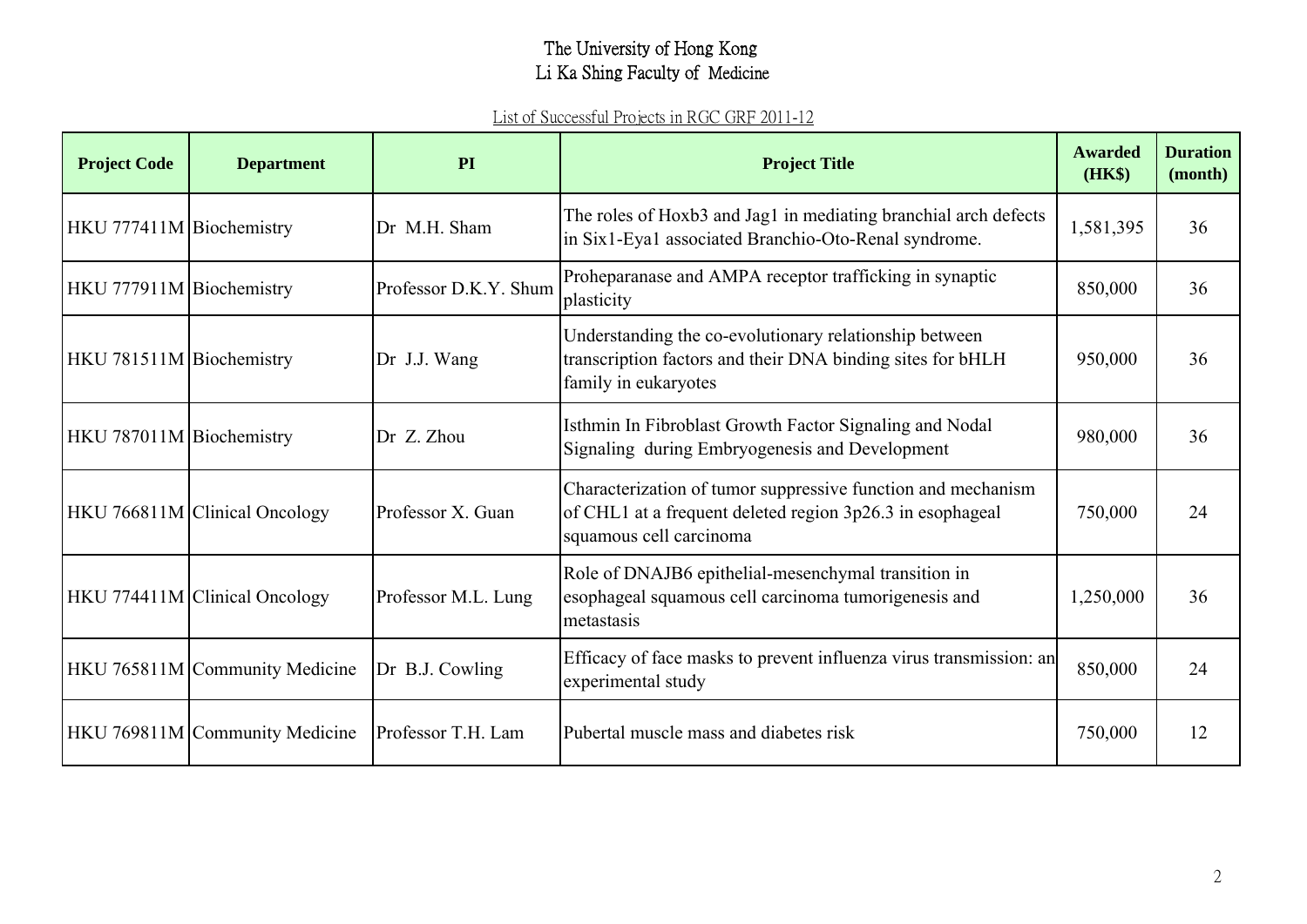| <b>Project Code</b>  | <b>Department</b>              | PI                    | <b>Project Title</b>                                                                                                                                              | <b>Awarded</b><br>(HK\$) | <b>Duration</b><br>(month) |
|----------------------|--------------------------------|-----------------------|-------------------------------------------------------------------------------------------------------------------------------------------------------------------|--------------------------|----------------------------|
|                      | HKU 783811M Community Medicine | Dr J.T.K. Wu          | Modeling the impact of public reactions against vaccine-induced<br>adverse events on population-wide vaccination against novel<br>emerging infectious diseases    | 650,000                  | 24                         |
| HKU 761511M Medicine |                                | Dr V.S.F. Chan        | Functional characterization of the novel C-type lectin-like<br>receptor CLEC16A and its expression association in systemic<br>lupus erythematosus                 | 980,000                  | 36                         |
| HKU 764411M Medicine |                                | Professor J.C.S. Chim | Study of methylation of microRNA in mantle cell lymphoma                                                                                                          | 800,000                  | 36                         |
| HKU 771611M Medicine |                                | Dr A.Y.H. Leung       | Is sox7 a tumour suppressor in acute myeloid leukemia?                                                                                                            | 1,050,000                | 36                         |
| HKU 779611M Medicine |                                | Dr S.C.W. Tang        | Exploring the role of the kallikrein-kinin system in diabetic<br>nephropathy                                                                                      | 900,000                  | 36                         |
| HKU 781111M Medicine |                                | Professor H.F. Tse    | Attenuation of Left Ventricular Remodeling and Improvement of<br>Myocardial Function with Spinal Cord Stimulation in Post-<br>myocardial Infarction Heart Failure | 1,010,000                | 24                         |
| HKU 784111M Medicine |                                | Dr A. Xu              | The Liver-derived Hormone FGF21 as a Novel Regulator of<br>Vascular Function: Molecular Basis and Physiological<br>Implications                                   | 1,250,000                | 36                         |
| HKU 785611M Medicine |                                | Dr K.H. Yiu           | Mechanism and Reversibility of Myocardial Fibrosis in Patients<br>with Diabetic Cardiomyopathy: Role of Aliskiren.                                                | 950,000                  | 36                         |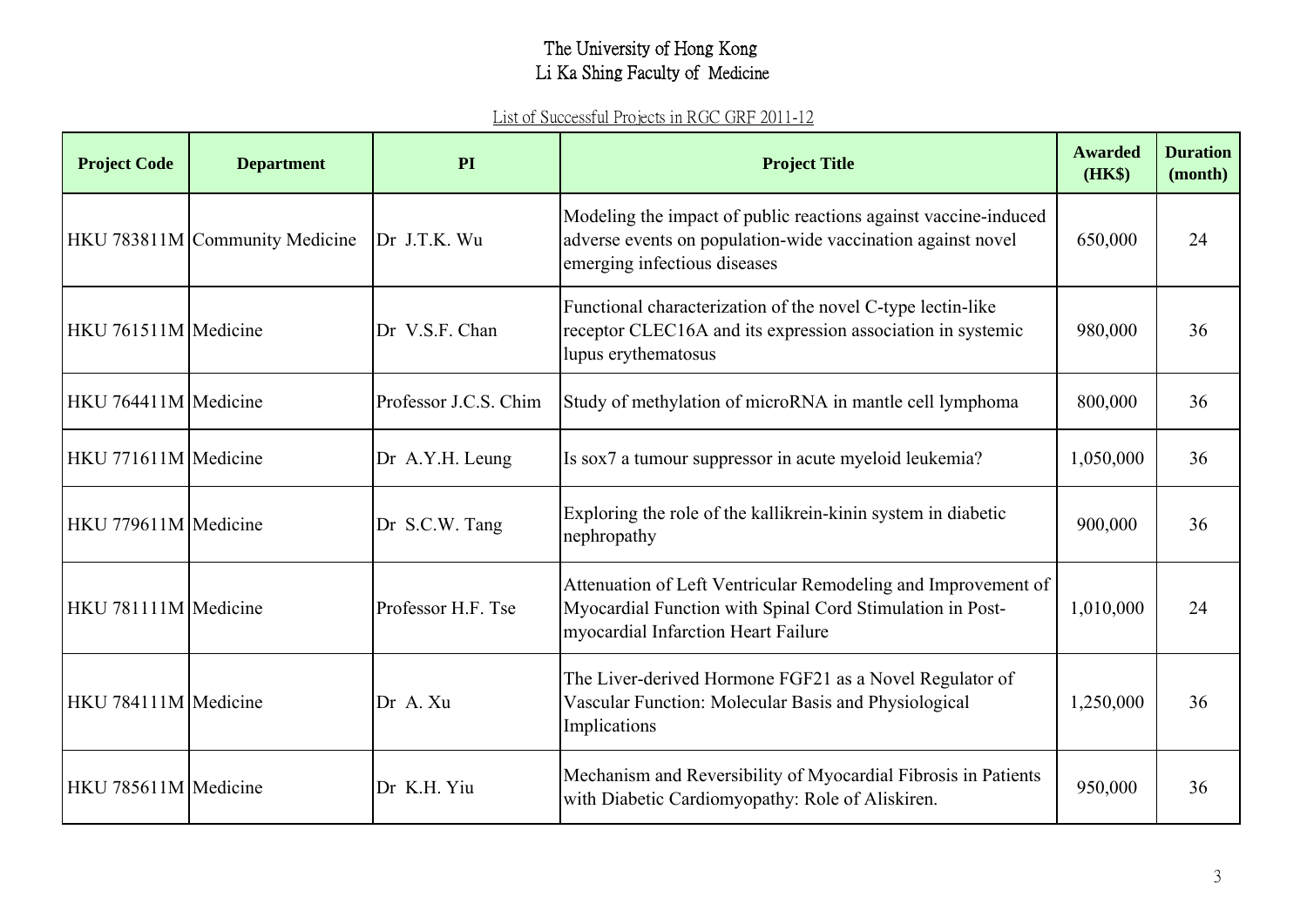| <b>Project Code</b>      | <b>Department</b>           | PI                    | <b>Project Title</b>                                                                                                                                                                                        | <b>Awarded</b><br>(HK\$) | <b>Duration</b><br>(month) |
|--------------------------|-----------------------------|-----------------------|-------------------------------------------------------------------------------------------------------------------------------------------------------------------------------------------------------------|--------------------------|----------------------------|
| HKU 762811M Microbiology |                             | Dr Z. Chen            | A promising mucosal prime and intramuscular boost AIDS<br>vaccine regimen                                                                                                                                   | 950,000                  | 36                         |
| HKU 770211M Microbiology |                             | Dr S.K.P. Lau         | Genomic and serological characterization of novel animal<br>paramyxoviruses                                                                                                                                 | 700,000                  | 36                         |
| HKU 776611M Microbiology |                             | Dr L.L.M. Poon        | Retrospective studies of pandemic and seasonal human influenza<br>viral polymerase complexes                                                                                                                | 560,000                  | 24                         |
| HKU 783611M Microbiology |                             | Professor P.C.Y. Woo  | Molecular evolution and interspecies jumping in picornaviruses                                                                                                                                              | 552,000                  | 24                         |
| HKU 786911M Microbiology |                             | Dr J. Zhou            | Characterization of KLF15 as a crucial transactivator for hepatitis<br>B virus gene expression and viral replication in vitro and in vivo                                                                   | 650,000                  | 24                         |
| <b>HKU 760511M</b>       | Obstetrics &<br>Gynaecology | Dr D.W. Chan          | The functional impact of AMP-activated protein kinase gamma-2<br>(AMPK-g2)subunit expression on AMPK activity and<br>oncogenesis in ovarian cancer                                                          | 1,020,000                | 36                         |
| <b>HKU 764611M</b>       | Obstetrics &<br>Gynaecology | Dr C.N. Chiu          | The roles of protein disulfide isomerase family A, member 3<br>(ERp57) and surface thiol/disulfide exchange in spermatozoa-<br>zona pellucida binding and their association with fertilization in<br>vitro. | 950,000                  | 36                         |
| <b>HKU 775711M</b>       | Obstetrics &<br>Gynaecology | Dr E.H.Y. Ng          | Role of Sirt1 in generation of mouse induced pluripotent stem<br>cells                                                                                                                                      | 1,050,000                | 36                         |
| <b>HKU 776411M</b>       | Obstetrics &<br>Gynaecology | Professor H.Y.S. Ngan | Functional characterization and clinical significance of DNp73-<br>C <sub>35</sub> in ovarian cancer                                                                                                        | 950,000                  | 36                         |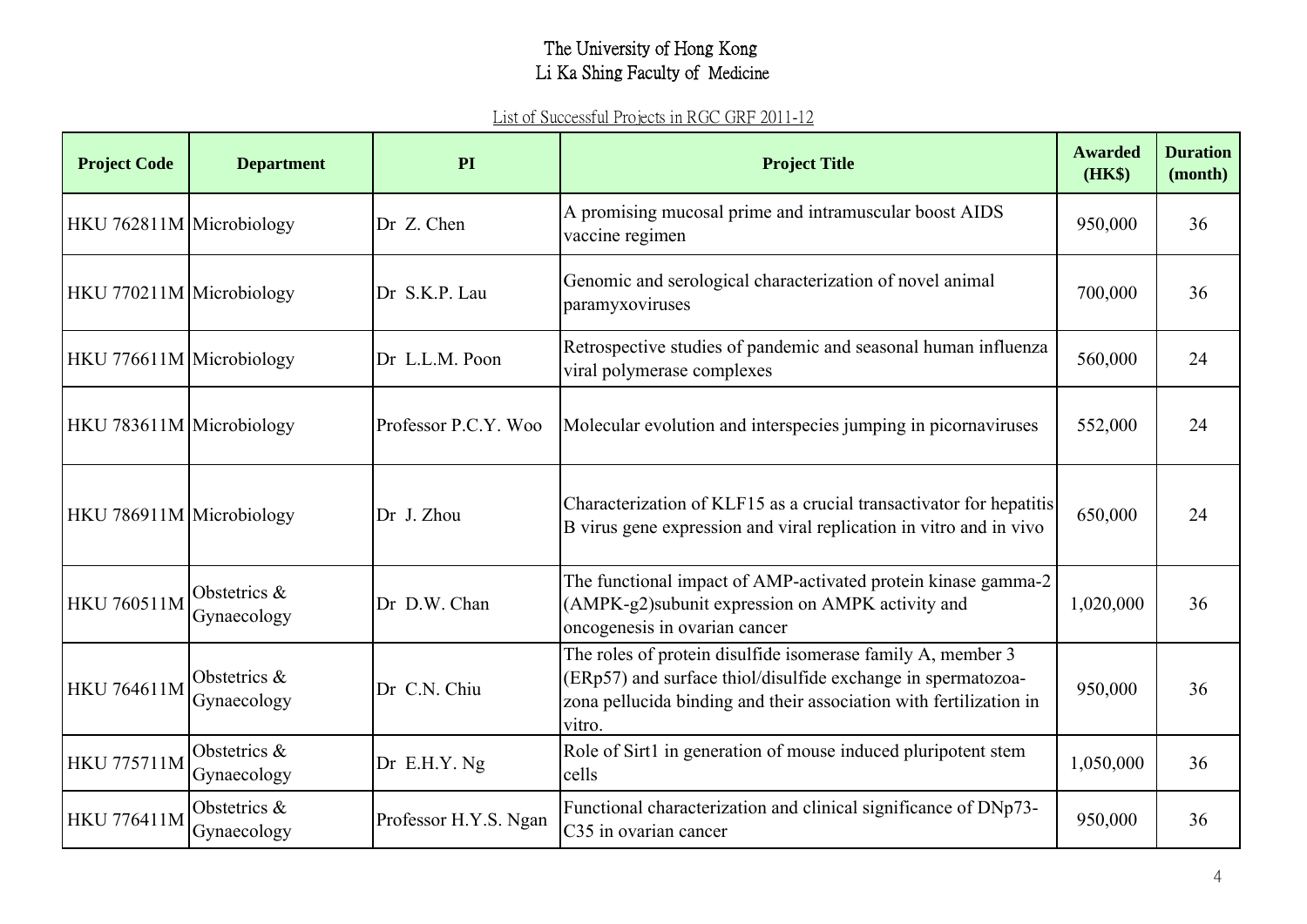| <b>Project Code</b> | <b>Department</b>                           | PI                   | <b>Project Title</b>                                                                                                                                         | <b>Awarded</b><br>(HK\$) | <b>Duration</b><br>(month) |
|---------------------|---------------------------------------------|----------------------|--------------------------------------------------------------------------------------------------------------------------------------------------------------|--------------------------|----------------------------|
| <b>HKU 719411E</b>  | Orthopaedics &<br>Traumatology              | Dr K.W.K. Yeung      | Enhancement of the biofunctionality of polyetheretherkytone<br>(PEEK) materials using plasma surface technology                                              | 812,000                  | 36                         |
| <b>HKU 767511M</b>  | Orthopaedics &<br>Traumatology              | Dr Y. Hu             | Time-frequency pattern analysis of somatosensory evoked<br>potentials for mapping cervical myelopathy                                                        | 980,000                  | 36                         |
| <b>HKU 774211M</b>  | Orthopaedics &<br>Traumatology              | Professor K.D.K. Luk | Plasticity of Chronically Compressive Spinal Cord After Surgical<br>Decompression - A fMRI Study                                                             | 850,000                  | 36                         |
| <b>HKU 777111M</b>  | Orthopaedics &<br>Traumatology              | Dr D. Samartzis      | The Role of Schmorl's Nodes in Lumbar Intervertebral Disc<br>Degeneration                                                                                    | 681,000                  | 36                         |
| <b>HKU 746111H</b>  | Paediatrics &<br><b>Adolescent Medicine</b> | Dr P. Ip             | The Early Development of Children from different<br>Socioeconomic Backgrounds. Do Our Children need early                                                    | 753,048                  | 24                         |
| <b>HKU 765311M</b>  | Paediatrics &<br><b>Adolescent Medicine</b> | Dr B.H.Y. Chung      | Genome-wide DNA methylation profiling in Chinese patients<br>with Systemic Lupus Erythematosus (SLE)                                                         | 700,000                  | 24                         |
| <b>HKU 770411M</b>  | Paediatrics &<br><b>Adolescent Medicine</b> | Professor Y.L. Lau   | Identification of coding variants associated with early-onset and<br>familial systemic lupus erythematosus through whole exome<br>sequencing and replication | 650,000                  | 24                         |
| <b>HKU 781211M</b>  | Paediatrics &<br><b>Adolescent Medicine</b> | Dr W. Tu             | Antiviral Activity of Human gammadelta-T Cells against<br><b>Epstein-Barr Virus Infection</b>                                                                | 1,020,000                | 36                         |
| <b>HKU 784611M</b>  | Paediatrics &<br><b>Adolescent Medicine</b> | Dr W. Yang           | Meta-Analysis of two Asian GWAS datasets for identification of<br>novel genetic variants associated with systemic lupus<br>erythematosus                     | 650,000                  | 24                         |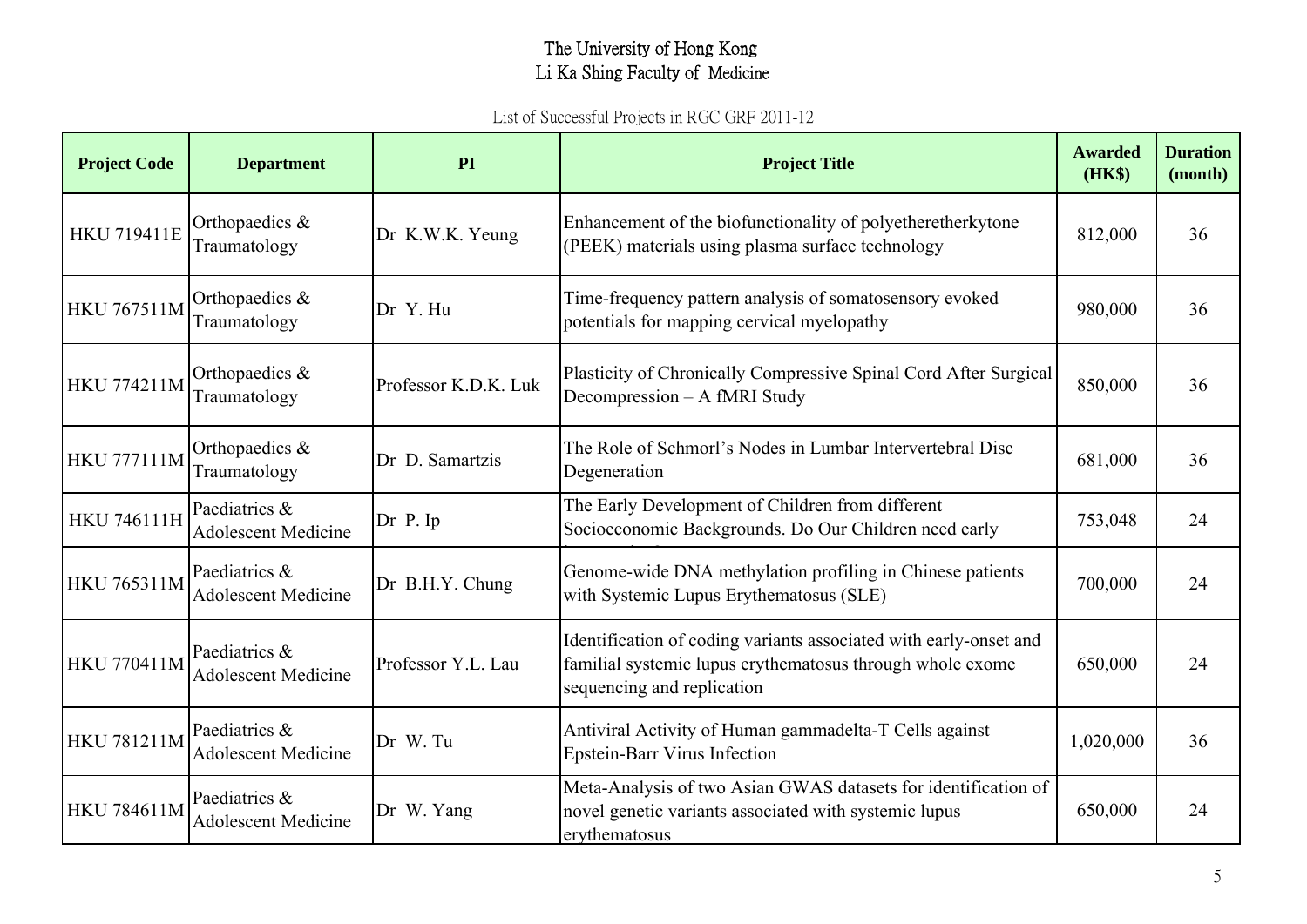| <b>Project Code</b>   | <b>Department</b>            | PI                            | <b>Project Title</b>                                                                                                                                                                                        | <b>Awarded</b><br>(HK\$) | <b>Duration</b><br>(month) |
|-----------------------|------------------------------|-------------------------------|-------------------------------------------------------------------------------------------------------------------------------------------------------------------------------------------------------------|--------------------------|----------------------------|
| HKU 760911M Pathology |                              | Dr K.W. Chan                  | The role of interleukin-8 (IL-8) and efficacy of IL-8 targeted<br>therapy in CD133+ cancer stem cells-driven hepatocellular<br>carcinoma                                                                    | 835,196                  | 24                         |
| HKU 763211M Pathology |                              | Professor A.N.Y.<br>Cheung    | FBI-1 (Pokemon) in Gestational Trophoblastic Disease                                                                                                                                                        | 560,000                  | 24                         |
| HKU 771111M Pathology |                              | Dr K.W. Lee                   | The significance of Nucleophosmin (NPM) phosphorylation in<br>the progression of hepatocellular carcinoma                                                                                                   | 650,000                  | 24                         |
| HKU 775811M Pathology |                              | Professor I.O.L. Ng           | Significance of RhoE dysregulation in liver cancer and metastasis                                                                                                                                           | 1,605,995                | 36                         |
| HKU 778511M Pathology |                              |                               | Molecular features and functional consequences of a novel<br>Professor G. Srivastava recurrent $t(14;20)(q32;q13.12)/IGHS\mu$ -PRKCBP1 translocation<br>in gastric and other B-cell non-Hodgkin's lymphomas | 1,120,000                | 36                         |
| HKU 782411M Pathology |                              | Dr C.M. Wong                  | Polycomb silencing and microRNA deregulation in liver cancer                                                                                                                                                | 750,000                  | 24                         |
| HKU 783011M Pathology |                              | Dr M.P. Wong                  | Investigation of tumor-propagating cells and<br>stemness/differentiation axis pathways in non-small cell lung<br>cancers                                                                                    | 900,000                  | 24                         |
| <b>HKU 775111M</b>    | Pharmacology &<br>Pharmacy   | Professor R.Y.K. Man          | Peroxisome Proliferator-Activated Receptors and Vascular<br>Function                                                                                                                                        | 950,000                  | 36                         |
| <b>HKU 781311M</b>    | Pharmacology $&$<br>Pharmacy | Professor P.M.G.<br>Vanhoutte | Vascular protective functions of the anti-aging protein SIRT1 by<br>targeting LKB1/AMPK pathway in endothelial cells: tipping the<br>balance towards vascular homeostasis                                   | 1,120,000                | 36                         |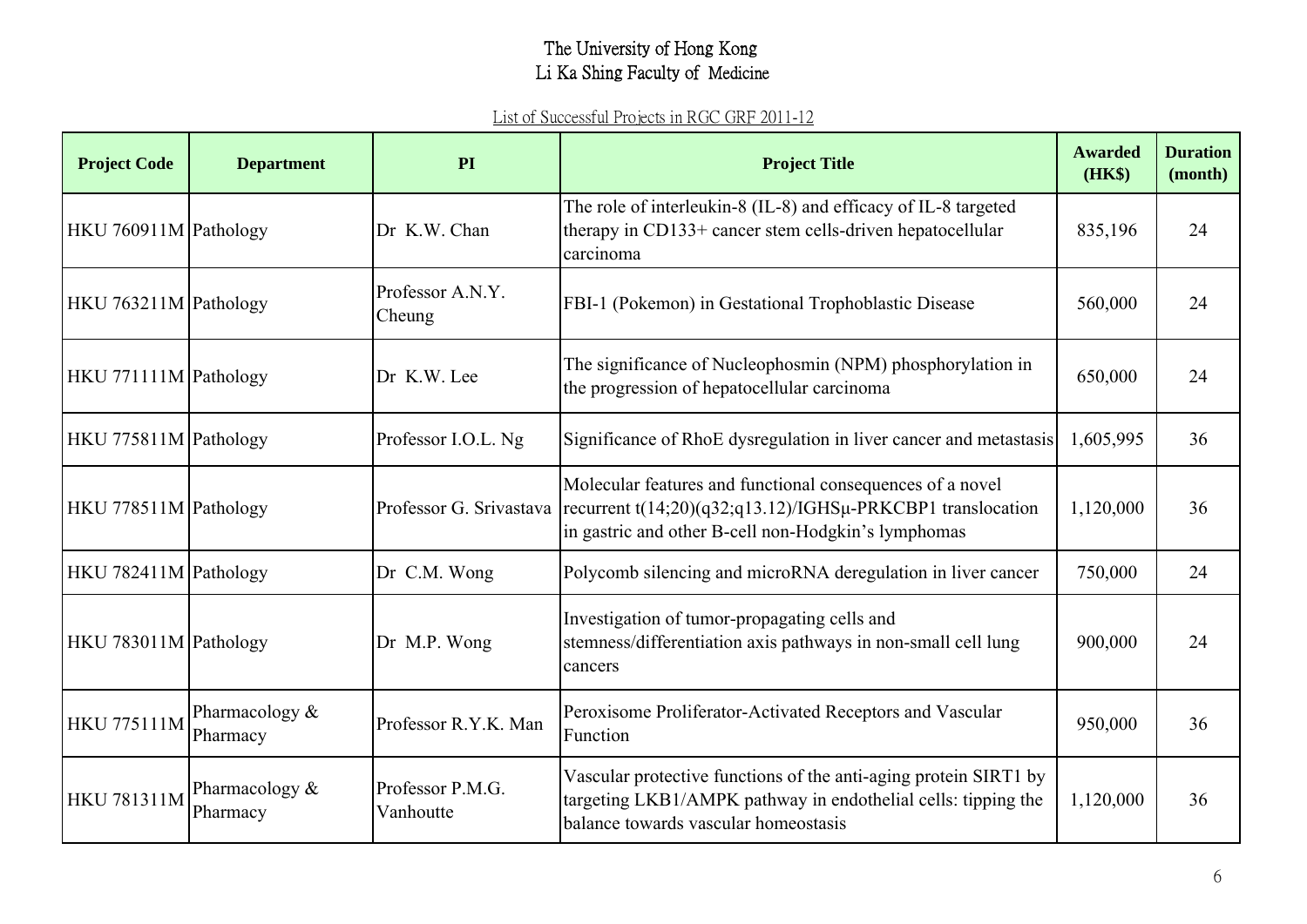| <b>Project Code</b>    | <b>Department</b> | PI                  | <b>Project Title</b>                                                                                                                      | <b>Awarded</b><br>(HK\$) | <b>Duration</b><br>(month) |
|------------------------|-------------------|---------------------|-------------------------------------------------------------------------------------------------------------------------------------------|--------------------------|----------------------------|
| HKU 761711M Physiology |                   | Professor Y.S. Chan | Vestibular nuclear signals regulate the postnatal development of a<br>thalamic network for spatial navigation                             | 1,250,000                | 36                         |
| HKU 763811M Physiology |                   | Dr K.H. Cheung      | Molecular Mechanism of Capacitative Calcium Entry Deficits in<br>Presenilin Mutations and Its Role in Alzheimer's Disease<br>Pathogenesis | 980,000                  | 36                         |
| HKU 766911M Physiology |                   | Professor Q. Hao    | Structure and Function of the TRPM2 channel                                                                                               | 850,000                  | 36                         |
| HKU 771011M Physiology |                   | Professor H.C. Lee  | Engineering CD38 for Calcium Signaling                                                                                                    | 1,300,000                | 36                         |
| HKU 785911M Physiology |                   | Dr J. Yue           | The role of NAADP/two-pore channel $2/Ca2+$ signaling in<br>regulating neural differentiation of mouse embryonic stem cells               | 1,020,000                | 36                         |
| HKU 769711M Psychiatry |                   | Dr M.M.L. Lam       | Randomized controlled trial of cognitive behavioural therapy for<br>people at high-risk for psychosis                                     | 850,000                  | 36                         |
| HKU 777511M Psychiatry |                   | Professor P.C. Sham | Method and Software for Personal Risk Profiling of Complex<br>Diseases                                                                    | 945,000                  | 36                         |
| HKU 764111M Surgery    |                   | Dr S.T. Cheung      | Combine GEP antibody targeted therapy and chemotherapy for<br>liver cancer treatment in orthotopic mouse model                            | 850,000                  | 36                         |